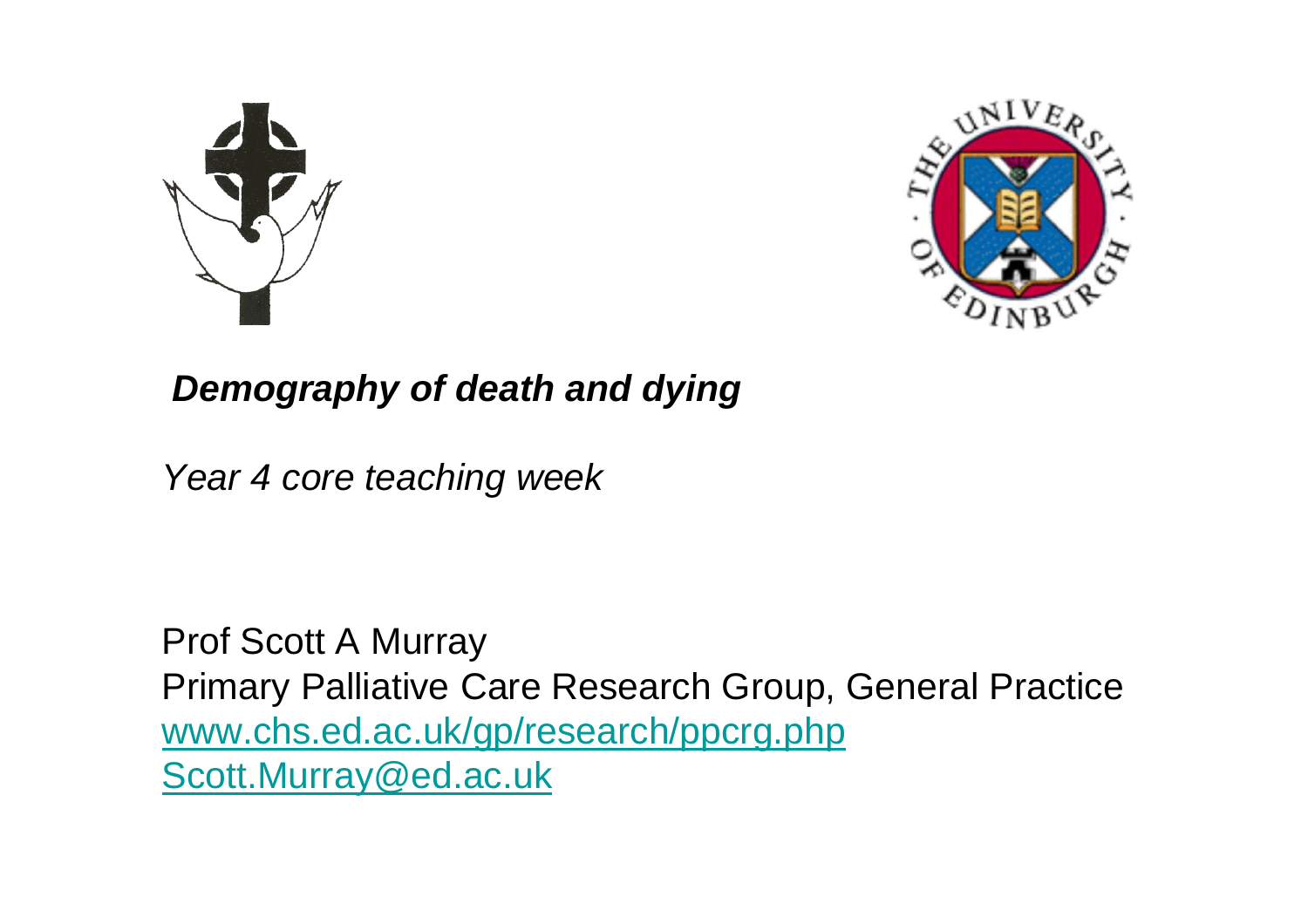

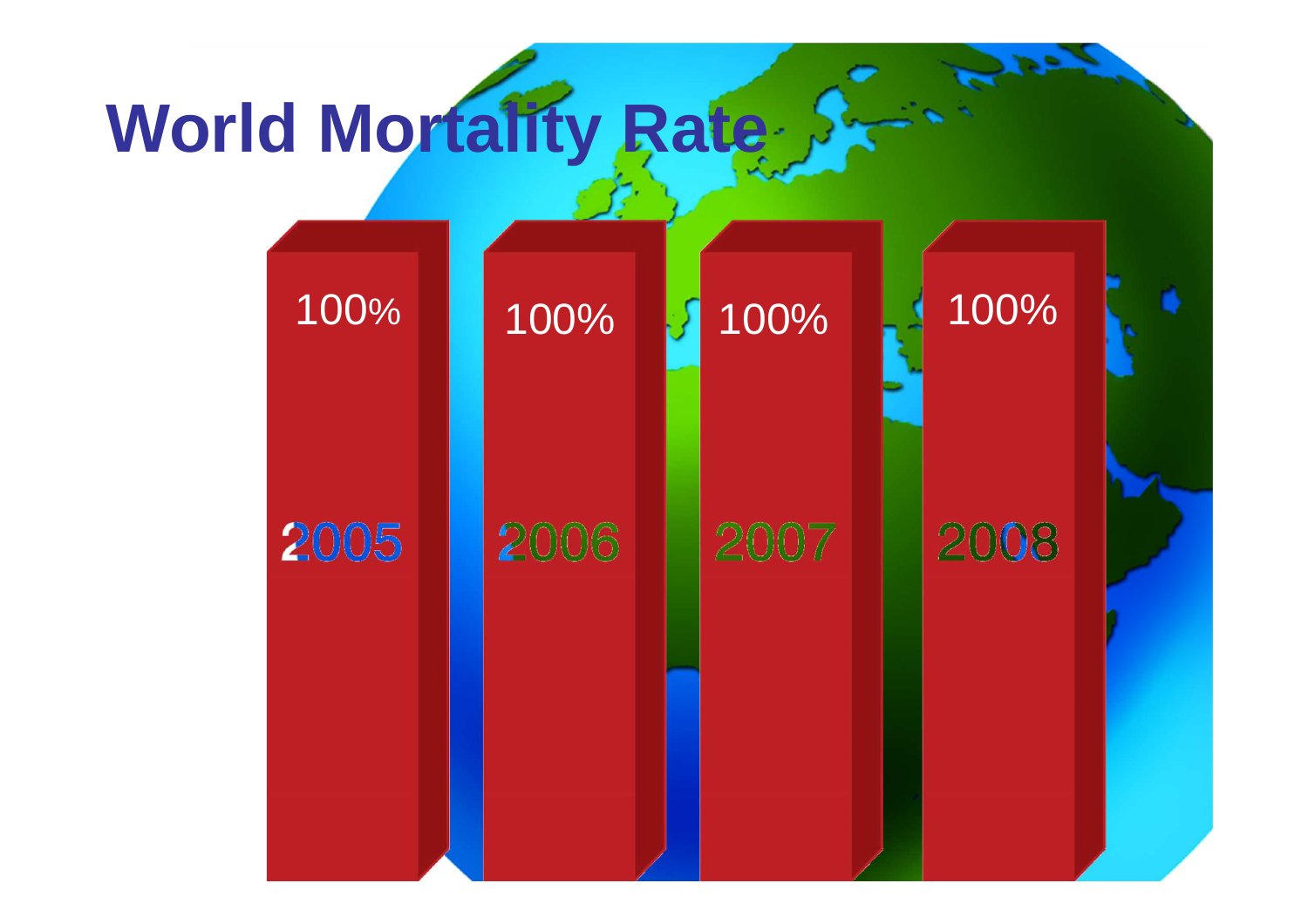# Profile of People who die

UK1900 / **Age at death** 

46

- •**Top 3 causes**
- 1. Infectious diseases
- 2. Accident
- 3. Childbirth
- • **Disability before death** $\blacktriangleright$ Not much

UK 2020**Age at death** 78

- $\bullet$ **Top 3 causes**
- 1. Cancer
- 2. Organ failure
- 3. Frailty/ dementia

**Disability before death**

Months - many years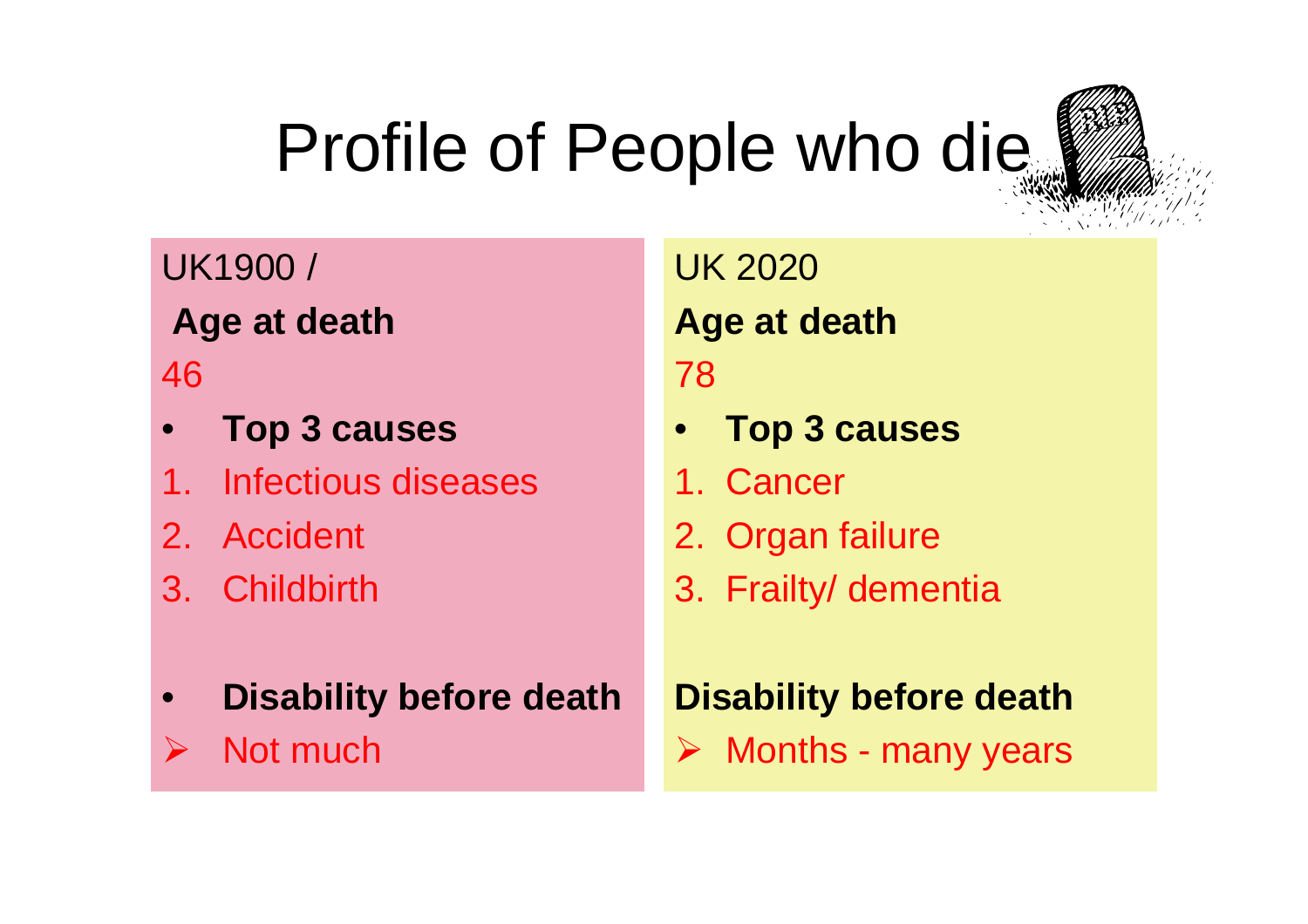#### **The three main trajectories of decline at the end of life**

Number of deaths in each trajectory, out of the average 20 deaths each year per UK general practice list of 2000 patients Cancer  $(n=5)$ Organ failure (n=6) ---- Physical and cognitive frailty (n=7) Other  $(n=2)$ High Function Death Low



**Murray, S. A et al. BMJ 2008;336:958-959**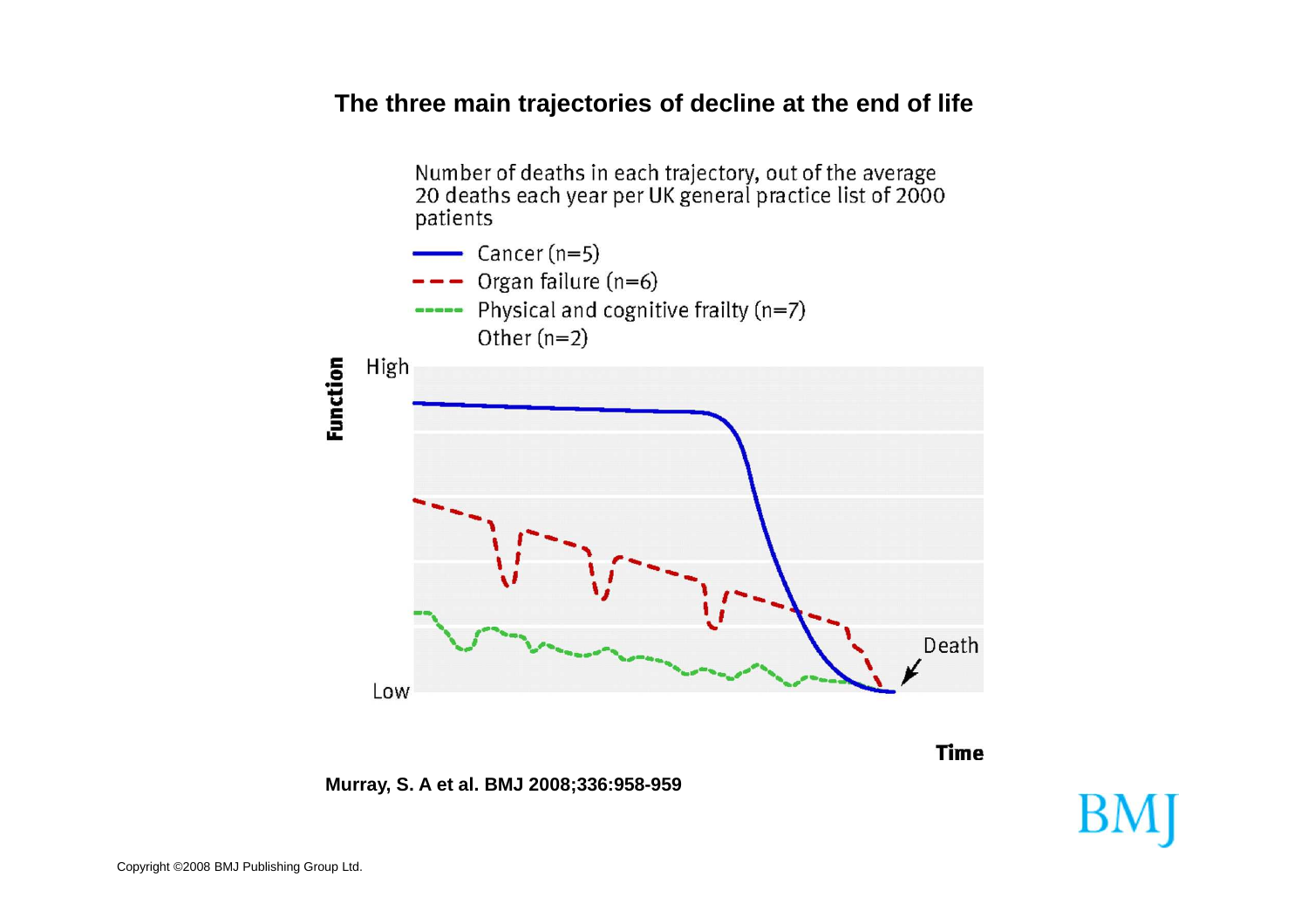### 3 trajectories

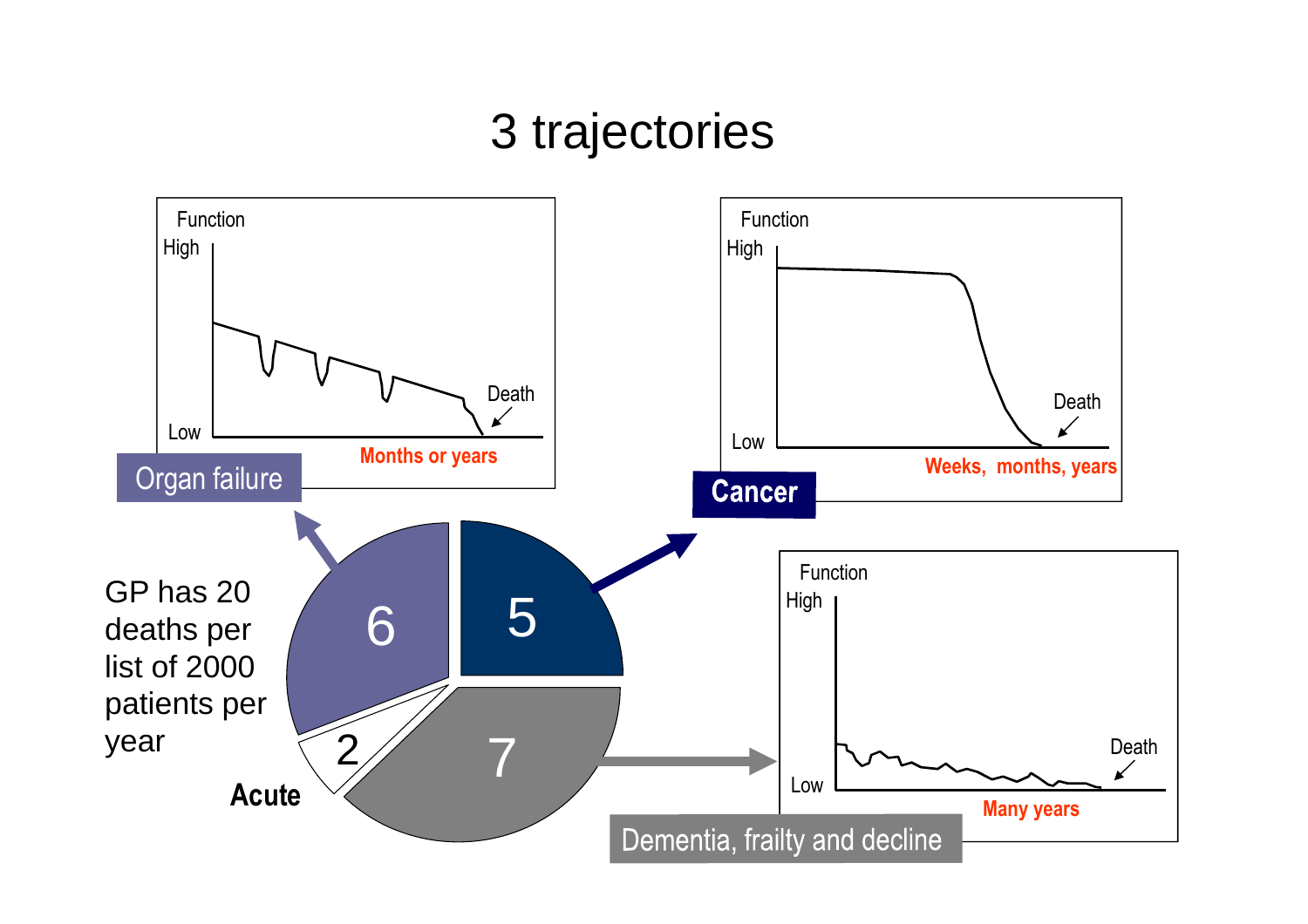## **"Cancer" Trajectory, Diagnosis to Death**



#### **Generally predictable course, short declineRelatively well resourced hospice care fits well**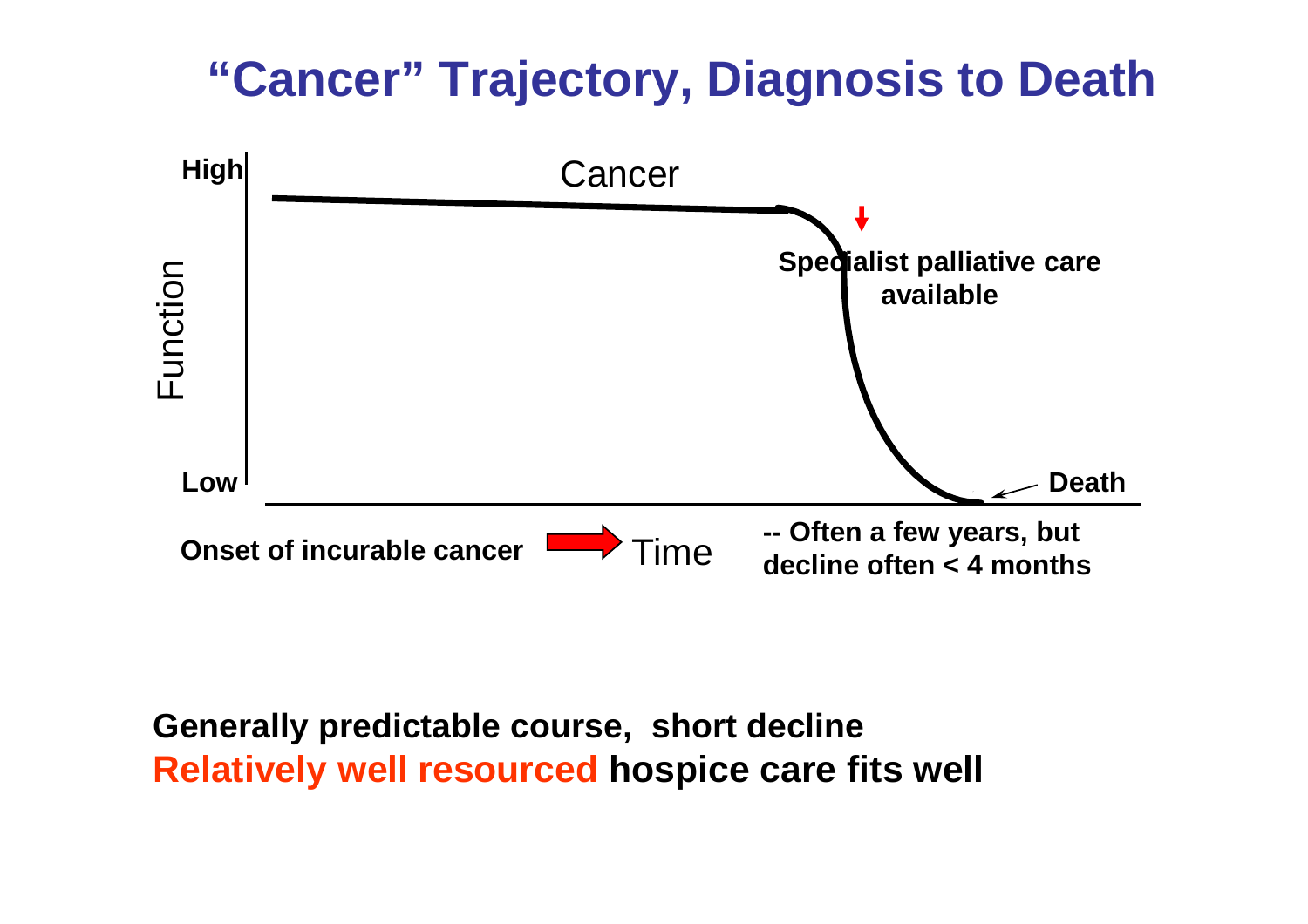# Organ failure trajectory

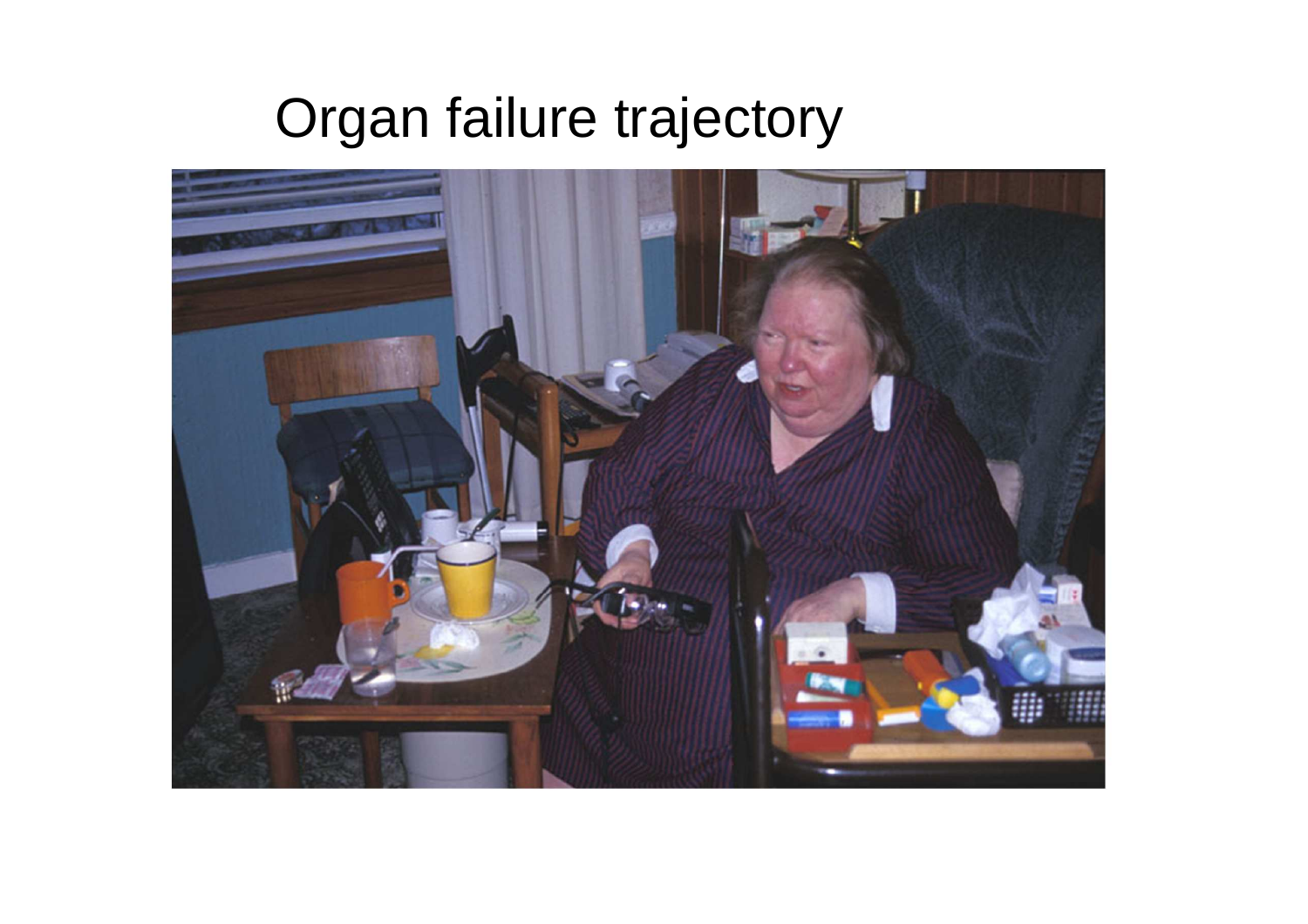### **Organ System Failure Trajectory**



Needs: acute care for exacerbations, chronic care, support at home\*. No service designed to routinely meet the needs of this pattern of decline

**\*No one seems to believe we have got this even half right. Delamothe T. BMJ 2009;338:b11457**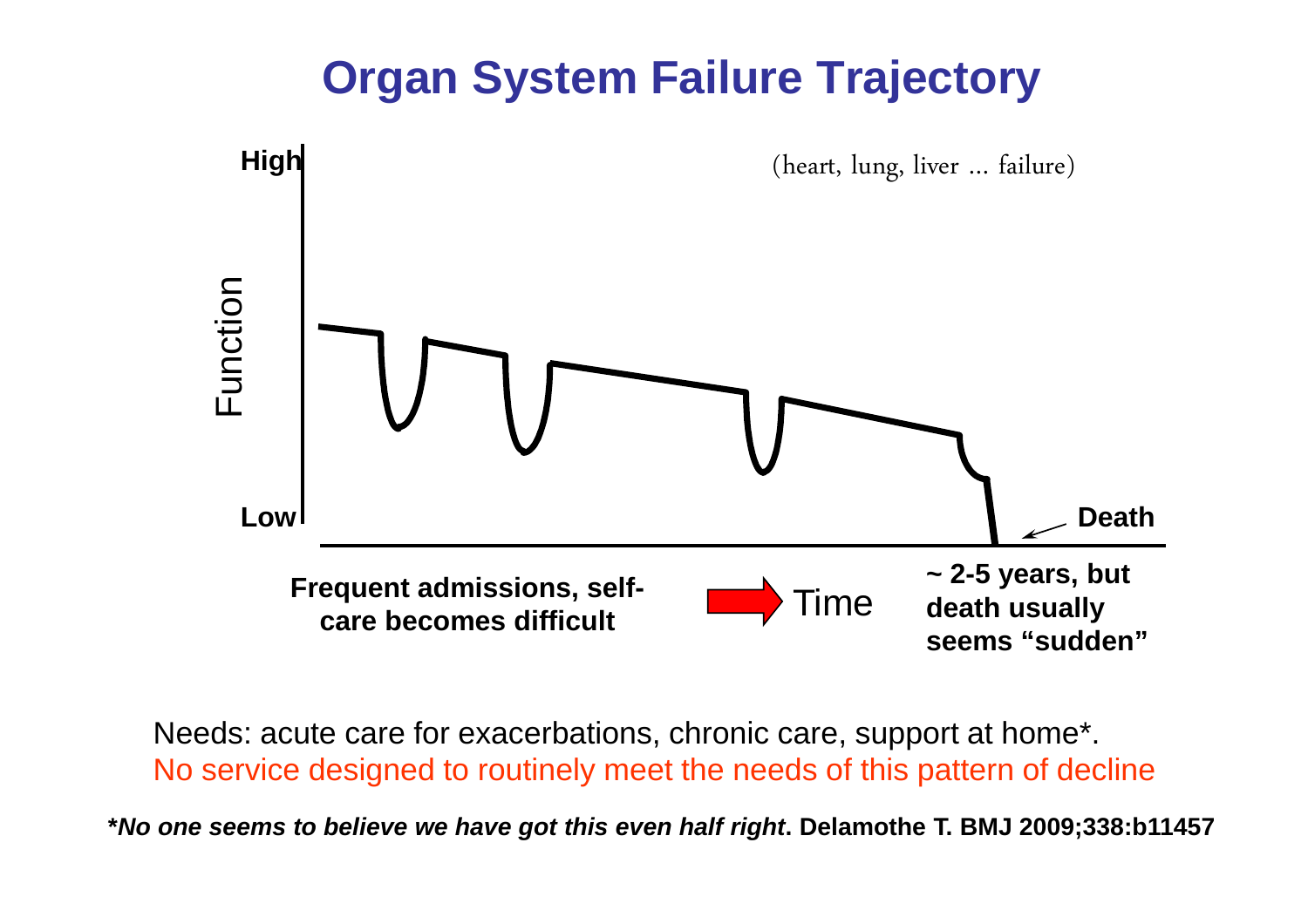# Frailty trajectory

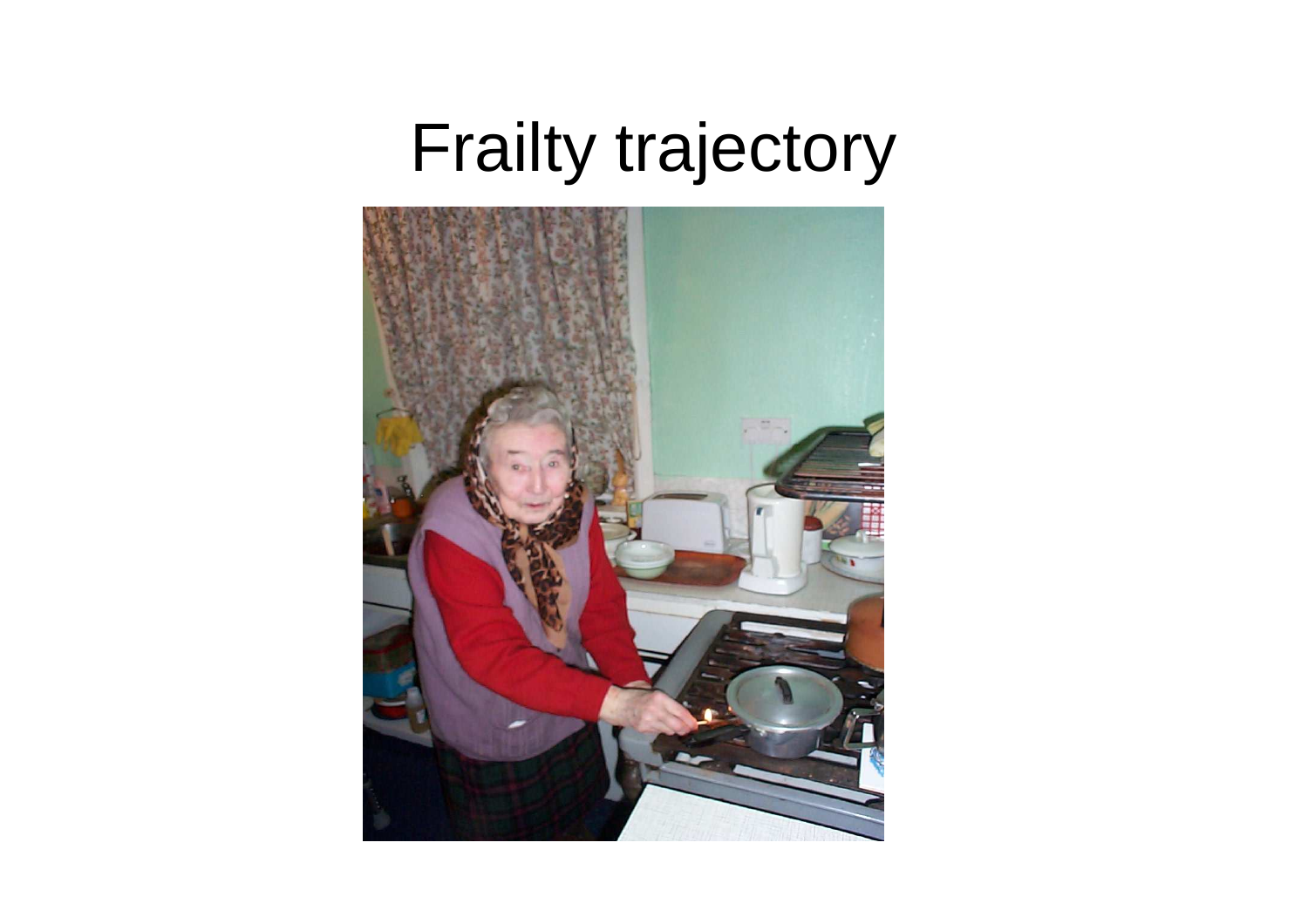

Needs: Integrated clinical care

Long term support at home, carer support, possibly nursing care.Care homes with reliably good end-of-life care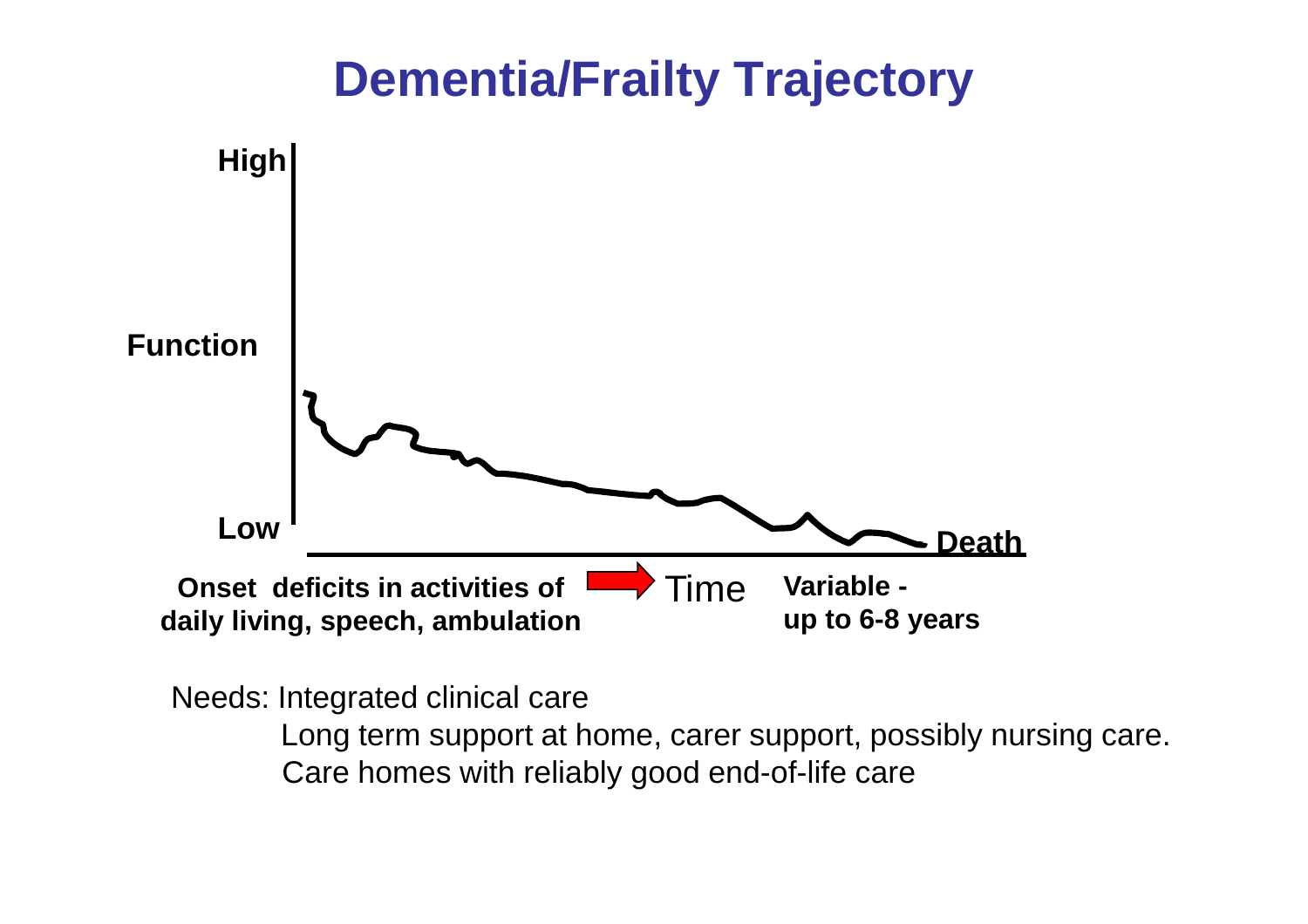### When to shift gear?

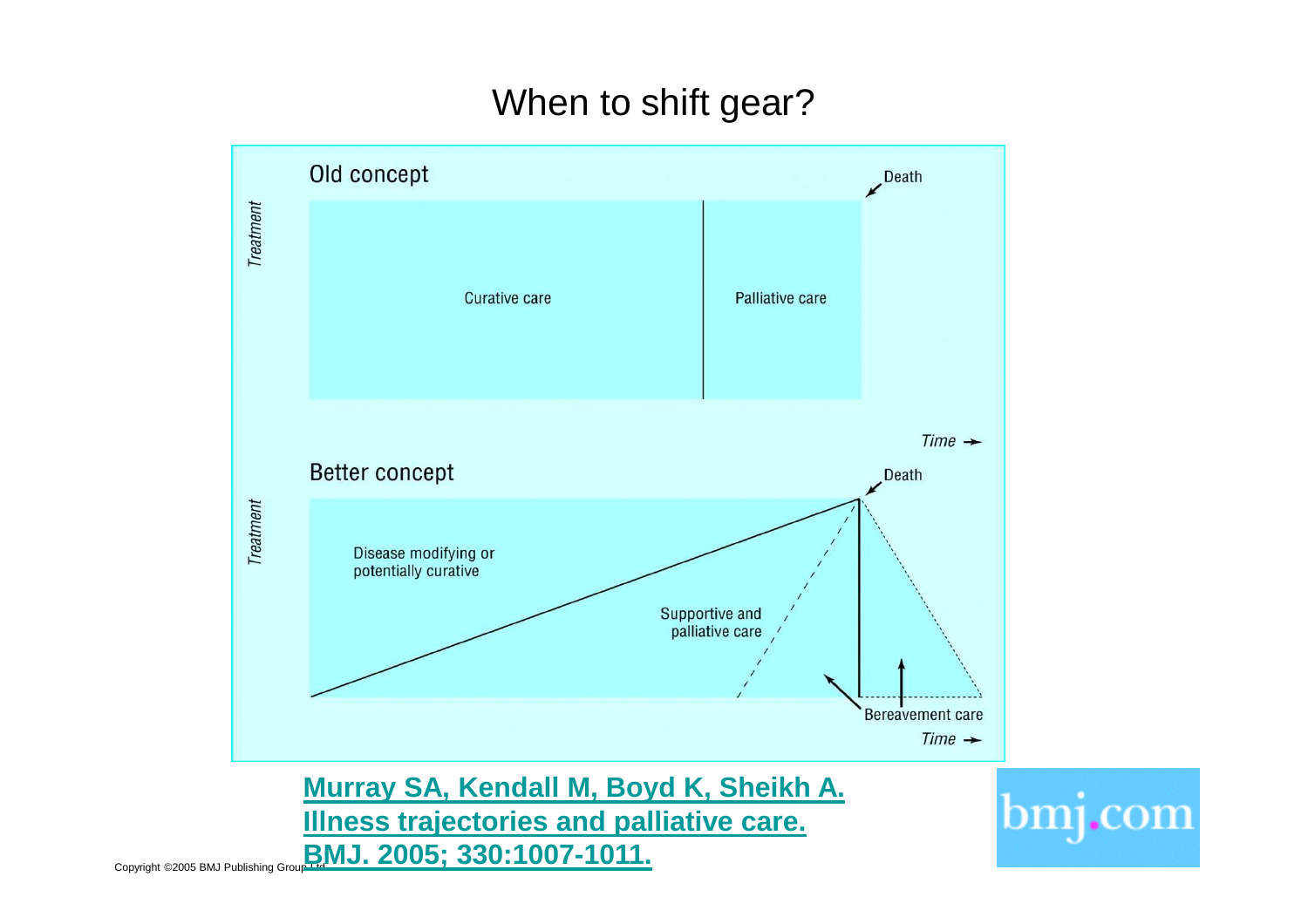

**Boyd K and Murray SA . Recognising and managing key transitions in end of life care. BMJ 2010;341:c4863.**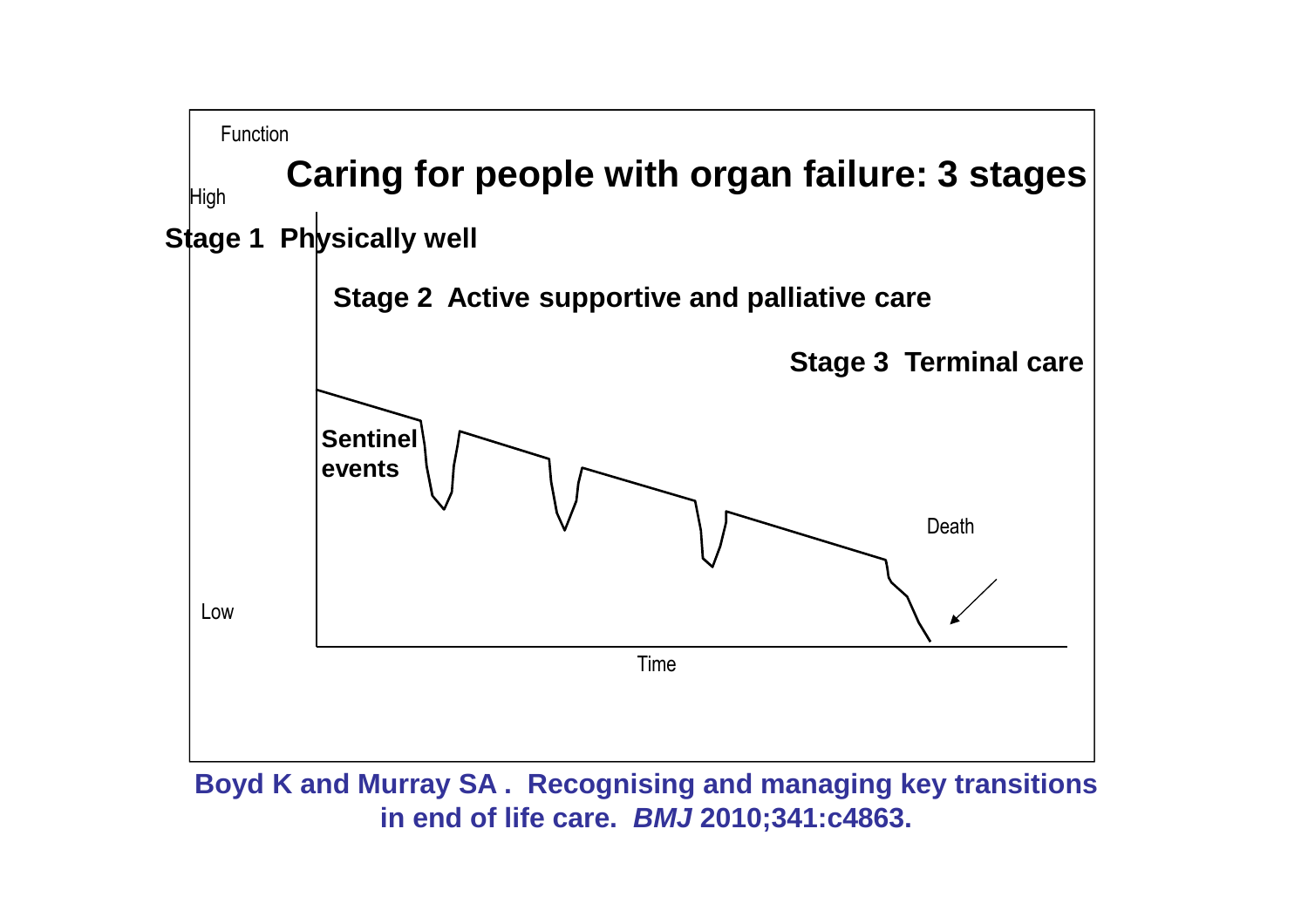